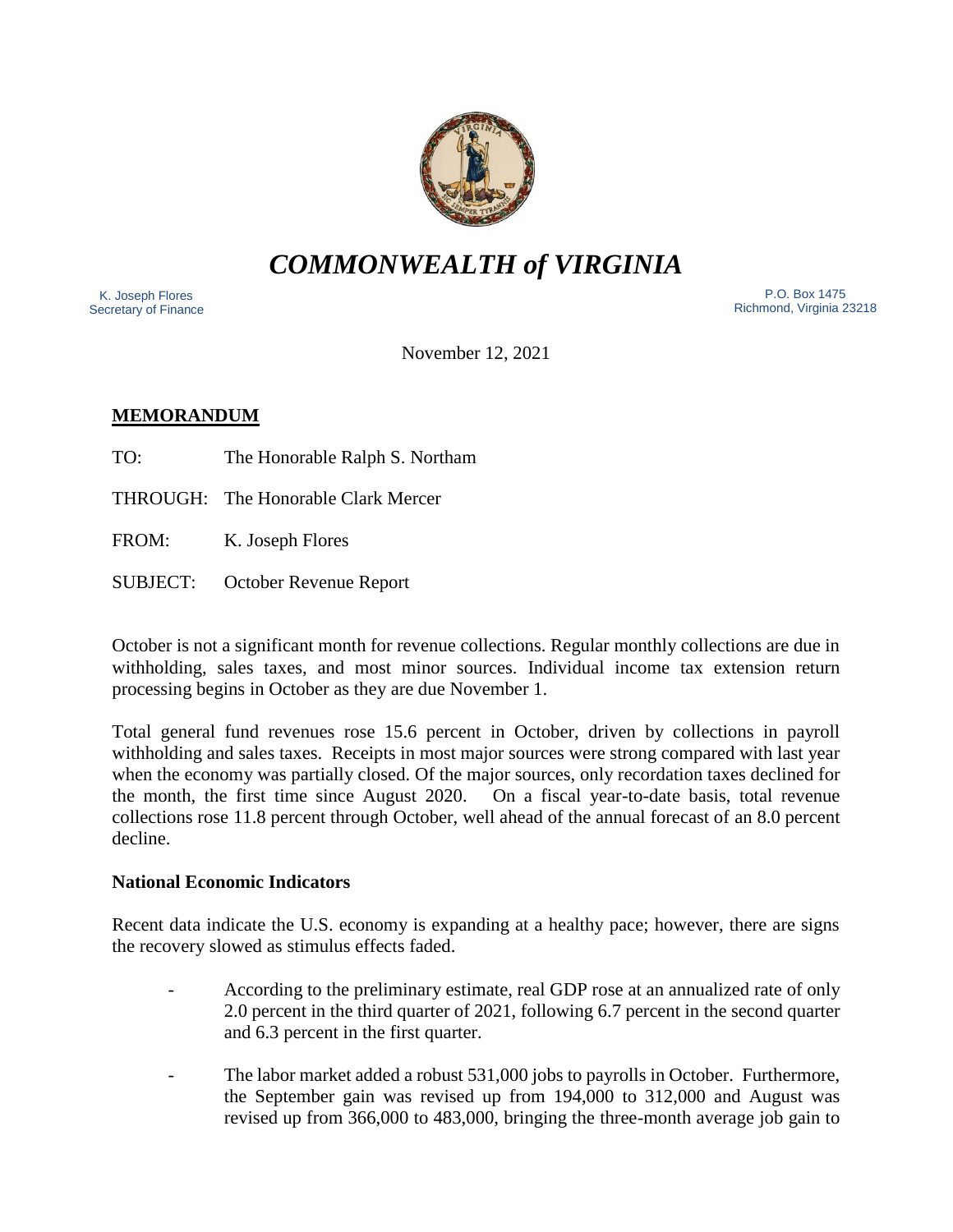442,000. In a separate report, the unemployment rate fell to 4.6 percent, the lowest rate since March 2020.

- Initial claims for unemployment fell from 283,000 to 269,000 during the week ending October 30, the fewest since March 2020. The four-week moving average fell by 15,000 to 284,750. In a healthy economy, new filings are typically below 250,000.
- The Conference Board's index of leading indicators rose 0.2 percent in September to 117.5, and follows growth of 0.8 percent in August and 0.9 percent in July.
- The Conference Board's index of consumer confidence rose from 109.8 to 113.8 in October. Both the current conditions and the expectations components increased for the month.
- The Institute of Supply Management index fell from 61.1 to 60.8 in October. The Delta variant continues to cause problems in the global supply chain, weighing on U.S. manufacturing.
- The CPI rose 0.4 percent in September and stands 5.4 percent above September of last year. Core inflation (excluding food and energy prices) rose 0.2 percent and stands 4.0 percent above a year ago.
- At its November meeting, the Federal Reserve left the federal funds target rate unchanged at the range of 0.0 to 0.25 percent.

## **Virginia Economy**

In Virginia, payroll employment rose 1.9 percent in September from September of last year. Employment in Northern Virginia rose by 3.1 percent; Hampton Roads rose 0.8 percent; and Richmond-Petersburg fell 0.3 percent. The seasonally adjusted unemployment rate fell 0.2 percentage point to 3.8 percent and stands 2.8 percentage points below a year ago.

The Virginia Leading Index dropped 0.9 percent in September after falling 0.6 percent in August. The U.S. Leading Index increased in September while auto registrations and future employment declined and initial claims increased. The indexes for all metro areas fell for the month.

## **October Revenue Collections**

Total general fund revenues rose 15.6 percent in October, driven by collections in payroll withholding and sales taxes. Receipts in most major sources were strong compared with last year when the economy was partially closed. Of the major sources, only recordation taxes declined for the month, the first time since August 2020. On a fiscal year-to-date basis, total revenue collections rose 11.8 percent through October, well ahead of the annual forecast of an 8.0 percent decline.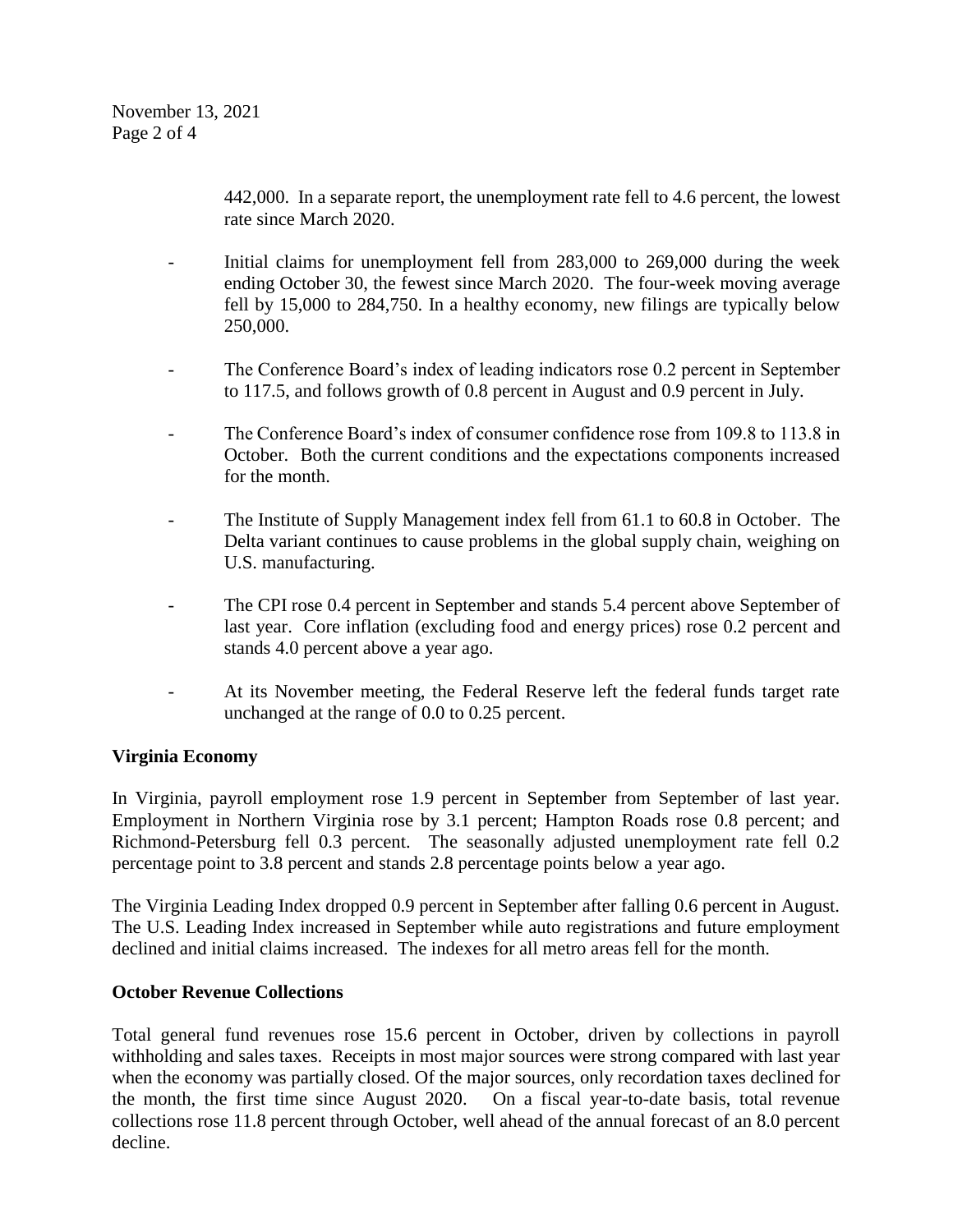November 13, 2021 Page 3 of 4

*Net Individual Income Tax (70% of general fund revenues)*: Through October, collections of net individual income tax rose 9.5 percent from the same period last year, ahead of the annual estimate of a 7.6 percent decline. Performance in each component of individual income tax is as follows:

*Individual Income Tax Withholding (62% of general fund revenues)*: Collections of payroll withholding taxes rose 9.8 percent for the month. Year-to-date, collections have risen 9.7 percent from the same period last year, ahead of the annual estimate of 1.7 percent growth.

*Individual Income Tax Nonwithholding (17% of general fund revenues)*: October is not typically a significant month for collections in this source. Collections of \$207.6 million were well above the \$149.1 million collected in October of last year. Year-to-date, collections were \$1,070.4 million compared with \$1,131.5 million in the same period last year, declining by 5.4 percent yet ahead of the estimate of a 25.4 percent decline.

*Individual Income Tax Refunds*: Through October, the Department of Taxation has issued \$262.9 million in refunds compared with \$383.6 million in the same period last year, a 31.5 percent decrease.

*Sales Tax (17% of general fund revenues)*: Collections of sales and use taxes, reflecting September sales, rose 12.2 percent in October. On a year-to-date basis, collections of sales and use taxes have risen 15.4 percent, ahead of the annual estimate of a 4.2 percent decline.

*Corporate Income Tax (6% of general fund revenues)*: October collections in this source include estimated payments from corporations with a February through January fiscal year, including many retailers. Corporate collections were \$50.5 million compared with \$35.5 million last year. On a year-to-date basis, collections of corporate income taxes were \$509.0 million compared with \$371.3 million in the same period last year, a 37.1 percent increase and ahead of the annual forecast of a 16.1 percent decline.

*Wills, Suits, Deeds, Contracts (2% of general fund revenues)*: Collections of wills, suits, deeds, and contracts – mainly recordation tax collections – were \$55.8 million in October, compared with \$59.9 million in October of last year, decrease of 6.8 percent. This was the first monthly decline since August of 2020. On a year-to-date basis, collections are up 4.8 percent, ahead of the annual forecast of a 31.3 percent decline.

*Insurance Premiums (2% of general fund revenues)*: Monthly collections of insurance company premiums are being transferred to the Transportation Trust Fund per Chapter 986, 2007 Acts of the Assembly until the required amount of \$180.7 million has been deposited.